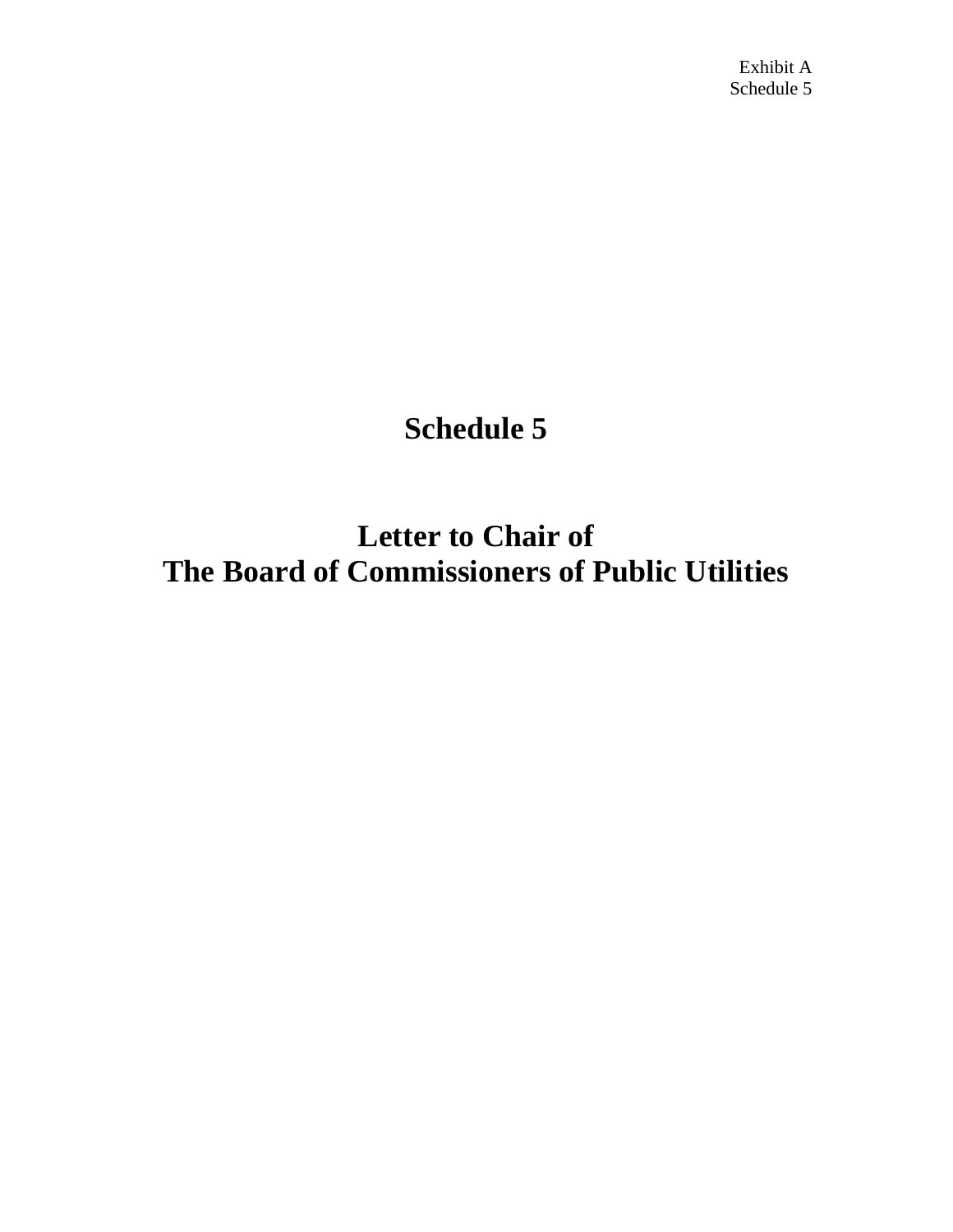**Enbridge Gas New Brunswick Enbridge Gaz Nouveau-Brunswick**  440, chemin Wilsey Road, Suite/pièce 203 Fredericton, New Brunswick E3B 7G5 Canada

**Rock Marois General Manager**  Tel 506 457 7717 Fax 506 452 2868 Email [rock.marois@enbridge.com](mailto:rock.marois@egnb.enbridge.com)

May 27, 2003

Mr. David C. Nicholson Chairman Board of Commissioners of Public Utilities P.O. Box 5001 Saint John, New Brunswick E2L 4Y9

Dear Mr. Nicholson:

## **Re: Follow-up to our meeting of May 26, 2003**

Thank you for meeting with us yesterday to discuss the important changes that are taking place in the natural gas industry and their impact on the role of the Board of Commissioners of Public Utilities ("Board").

More specifically we discussed changes to the Gas Distribution Act, 1999 ("Act") proclaimed on May 22, 2003 that allow Enbridge Gas New Brunswick ("EGNB") to sell natural gas (as per regulation) and offer customer services without having to get prices approved by the Board. This recognizes the competitive nature of these activities and the need to be able to offer competitive and responsive pricing.

These changes to the Act were introduced as a result of the obvious failure of the "unbundled" model in a greenfield market such as New Brunswick's. The "unbundled" model has frustrated the marketplace and failed to deliver a value proposition required to get customers to switch to natural gas. Worse yet, many of those who have switched to natural gas have had a far from positive experience.

As a result of the slower than expected development of the industry, EGNB now forecasts a peak deferral, i.e. shortfall between revenues and costs during the Development Period, of approximately \$70 million. This is significantly higher than the original estimate of \$13 million and again highlights the considerable risks faced by EGNB.

EGNB's involvement in the sale of natural gas and retail services (sale, installation and servicing of equipment) must be viewed in this context, i.e. these activities are part of the "utility" and their sole objective is to help develop and sustain the industry in order to improve the viability of the gas distribution activity. In other words, their sole function is to help "fill the pipes". As a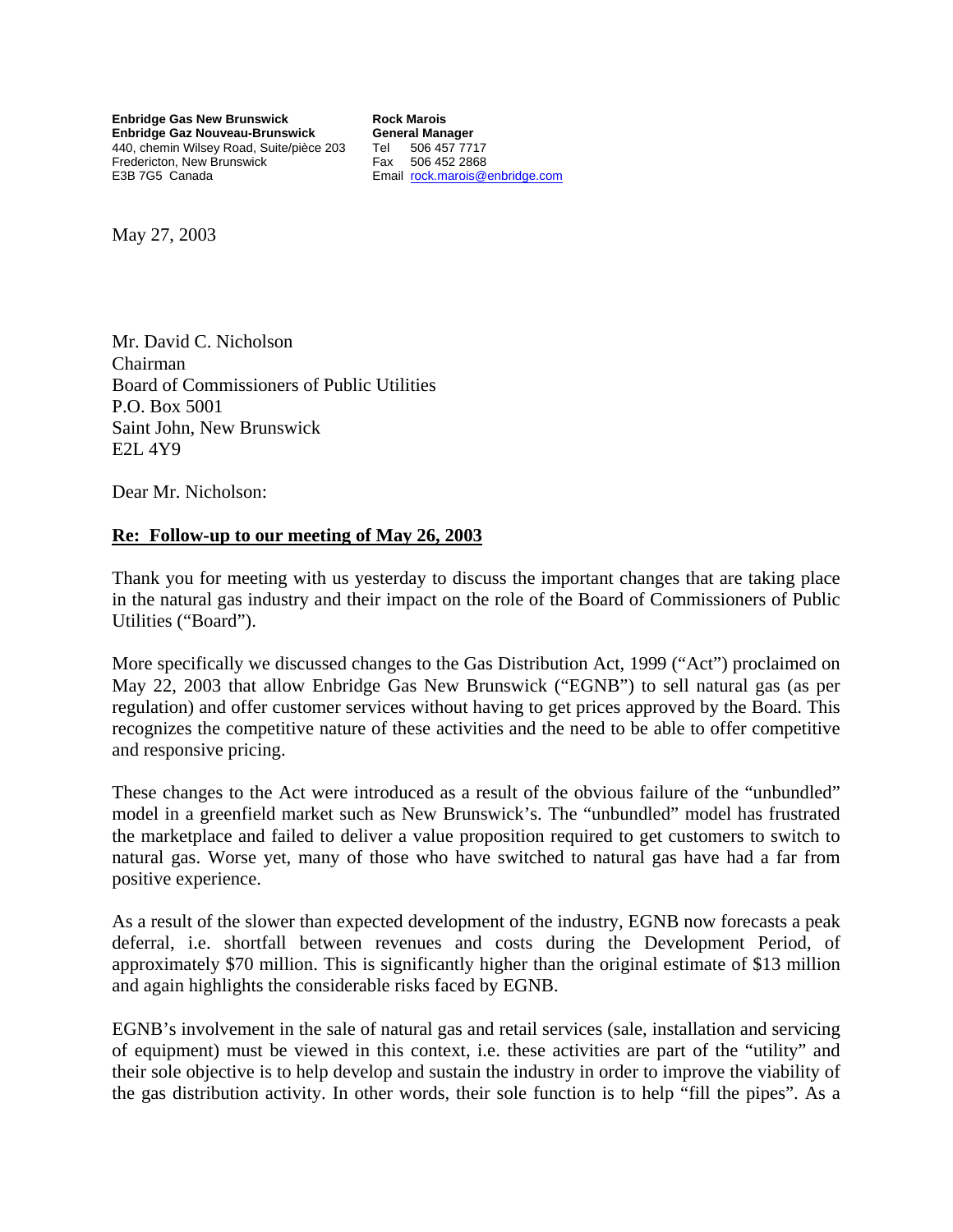result, EGNB embarks in these activities with the clear expectation that any surplus or shortfall resulting from these activities will be integrated with the results of the distribution activity, i.e. added to or deducted from the deferral account. From the investors' perspective who have already invested in excess of \$100 Million in order to develop a brand new industry from scratch, the purpose of these activities is to reduce their risk exposure not increase it. Naturally, EGNB will keep separate accounting records that will allow it to report separately on these activities.

We must remember that natural gas is still in its infancy in the Maritimes. Like I said during our meeting, what is unique with the Maritimes is that the natural gas industry is in its infancy<sup>[1](#page-2-0)</sup> from the wellhead to the burner tip. This significantly contributes to the challenges faced by EGNB and other industry players. In particular, natural gas has a negligible market share and must compete with well established, and often bundled and less regulated, energy sources. As a result, EGNB does not have any of the market power typically associated with public utilities (see attached study prepared by Dr. Pierre-Marcel Desjardins). This reality should give the Board comfort that EGNB's business practices will need to be conducive to attracting and keeping customers. This naturally includes fair and equitable treatment of its business partners that are an integral part of the longer-term sustainability of the industry.

The Act does provide the Board with broad oversight powers. However, EGNB respectfully submits that due to the competitive nature of the sale of gas and retail services, regulatory oversight should be limited to specifically what is in the new regulation (see below). In addition, EGNB should be required to attempt to resolve issues with customers or industry participants dealing with the sale of gas and the provision of retail services rather than the Board getting involved. In this regard, the Board's role should be similar to the role it plays vis-à-vis Gas Marketers.

The Act deals differently with the sale of gas than it does with customer services (or retail services). EGNB is allowed to sell gas as per the newly adopted regulation. EGNB respectfully submits that any terms or conditions that the Province felt necessary to impose on EGNB in this regard are either contained in the Act or in the said regulation. Specific relevant provisions of the regulation are:

- EGNB may enter into a contract for the sale of gas on or before September 1, 2008;
- a contract for the sale of gas shall not exceed one year;
- there is a specific section that deals with the price of gas and the Board is to satisfy itself that the price charged by EGNB for gas was properly calculated;
- there are specific pricing transparency provisions;

 $\overline{a}$ 

- the Board may determine the manner in which the price shall be publicized;
- EGNB needs to file with the Board a Gas Purchase Plan within six months and the Board is to satisfy itself that EGNB has purchased gas in accordance with that plan;
- the price of gas will be shown separately on the customer's invoice;
- EGNB must indicate the expiry date of each one year contract and advise customers of all their gas supplier options prior to the expiry date;

<span id="page-2-0"></span><sup>&</sup>lt;sup>1</sup> Mr. Pierre Alvarez, the President of the Canadian Association of Petroleum Producers ("CAPP") used the expression "embryonic" in a recent presentation to describe the state of the natural gas industry in the Maritimes.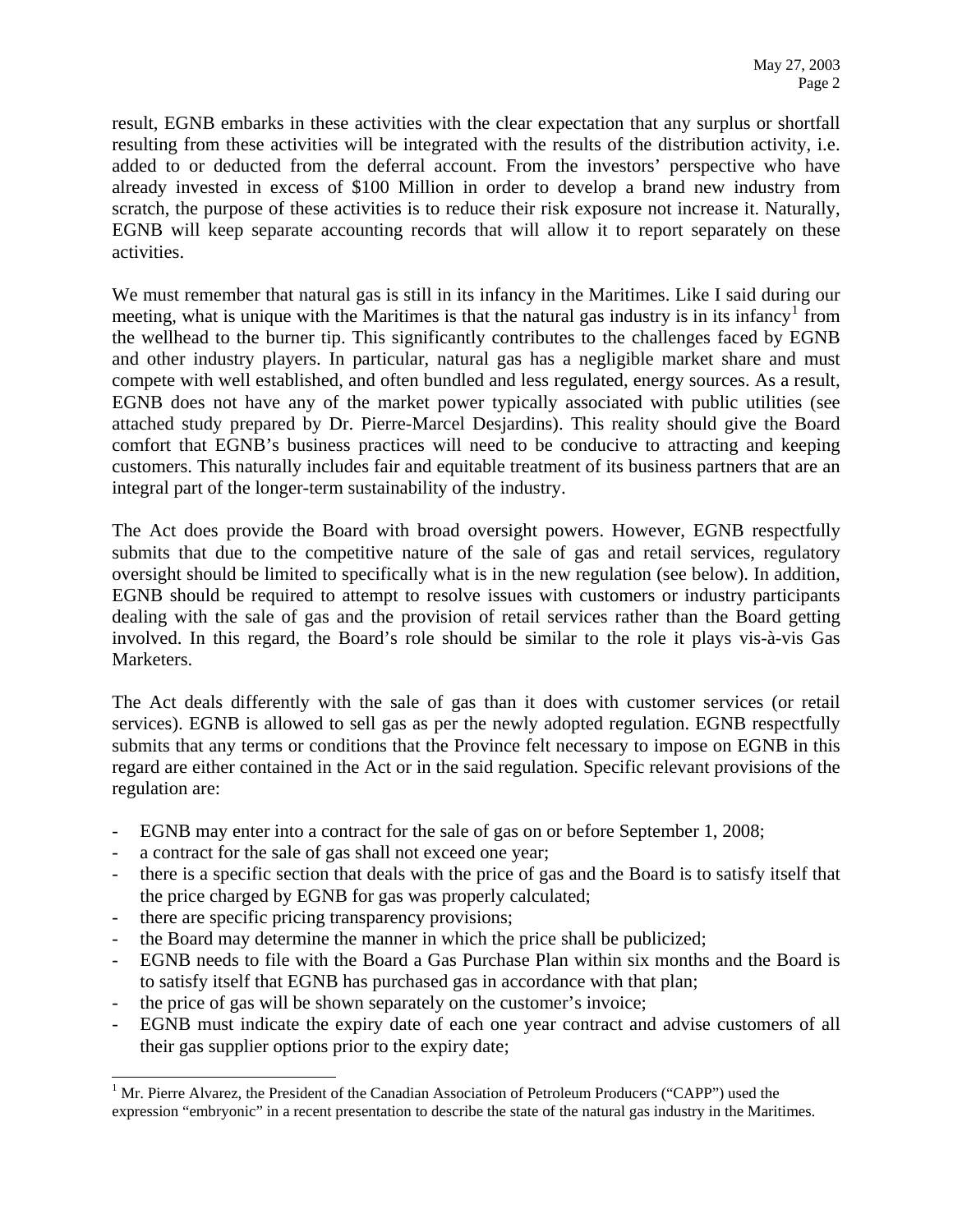- on or before December 31, 2007 EGNB must file with the Board a Customer Management Proposal presenting its proposed exit strategy for when it can no longer sell gas;
- the Board may order the transfer of EGNB's customers for the sale of gas on or before September 1, 2009.

As for customer services, the new regulation limits the role of the Board to reviewing the financial information to satisfy itself that "the prices charged by the gas distributor for gas and customer services are reasonable and sufficiently competitive to protect the interests of the customers." EGNB respectfully submits that the Province considers customer services to be competitive in nature, and as such require minimum regulatory oversight. This is consistent with the definition of customer service under the Act. "Customer services" by its definition "is a service that is not a natural monopoly".

EGNB must file a financial report with the Board before the end of March of each year dealing separately with revenues and expenses from the sale of gas, the provision of customer services and the distribution of gas.

Under section 59 of the Act, the Board may regulate the price charged by EGNB for gas or a customer service if in its opinion the price is not subject to effective competition to protect customers' interests.

In addition to the above, section 69(a) of the Act states that EGNB must apply the terms and conditions of its tariff and other tariff provisions related to the distribution of gas and provision of customer services without unjust discrimination and without regard to the supplier of gas. EGNB already has well established business practices of sharing information with marketers and other market participants and treating them fairly. EGNB's Permit to Construct requires it to provide all gas marketers with its annual construction plans prior to the beginning of each year.

At our meeting, a comment was made that there could be a perceived injustice due to the fact that Gas Marketers are bound by a Code of Conduct while such a code does not exist for the sale of gas by the utility. Typically Codes of Conduct for Gas Marketers originated from concerns regarding questionable business practices, commonly referred to as "trunk slamming". EGNB respectfully submits that all of its activities, including the sale of gas and retail services, are already subject to the highest standards. For example, the General Franchise Agreement provides that EGNB must run its business in a "first class" manner (section 5.1). Unlike Gas Marketers, EGNB's overall performance will be reviewed by the Board at least every seventh year. The consequences of EGNB not meeting its obligations could be significant (including the possible termination of the General Franchise Agreement and the drawdown of a \$10 Million letter of credit). This should provide more than enough comfort to the Board that EGNB will apply the same care, ethics, professionalism and long term view in the sale of gas and the provision of retail services as it does in its more traditional distribution activities.

We also discussed yesterday our plans to introduce shortly an Authorized Dealer network. This is an important component of our strategy to accelerate the development of the industry. An Authorized Dealer network will allow us to work closely with those heating contractors who are willing to develop their skills and knowledge to meet the minimum standards set by EGNB. The